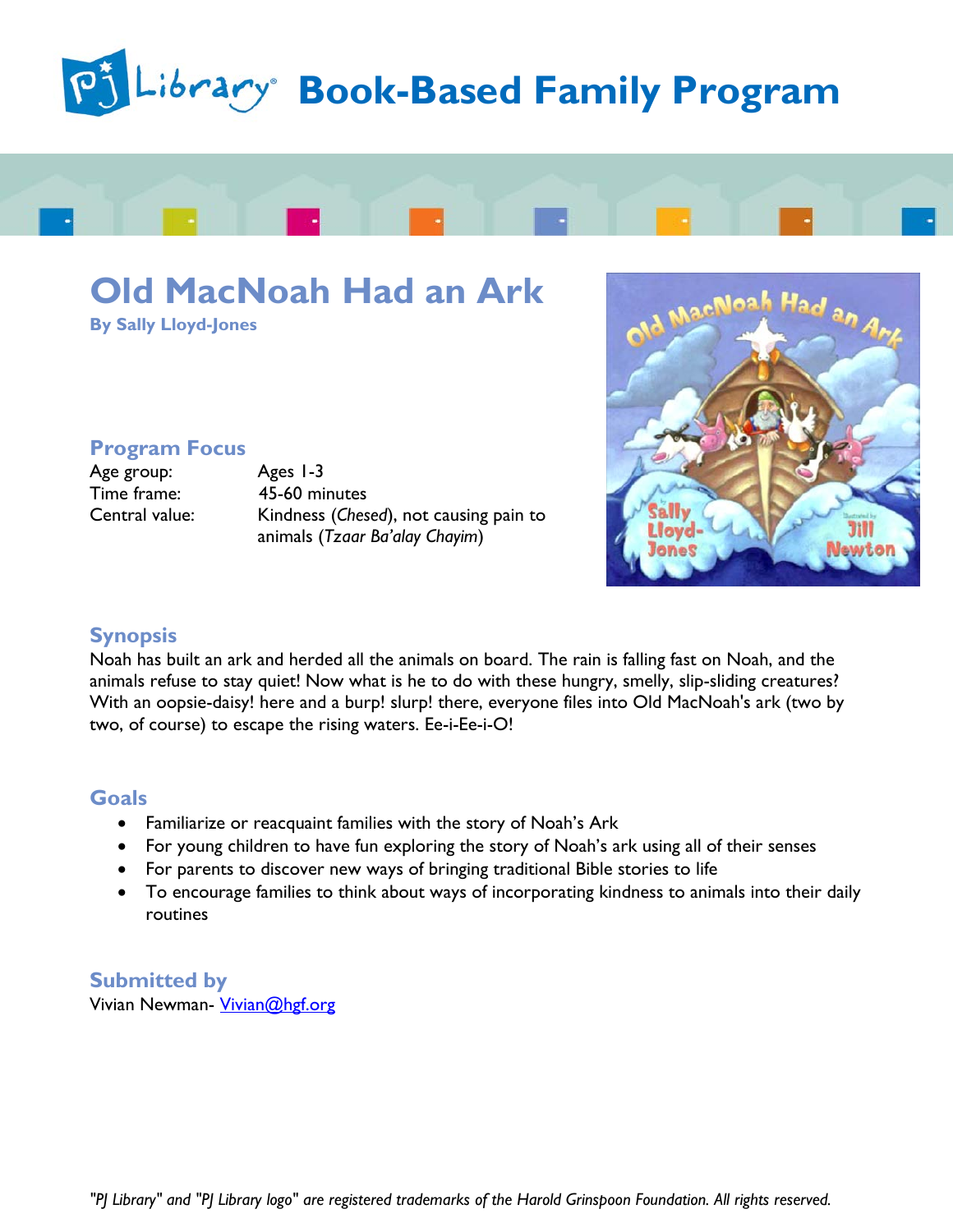## **Planin advance**

## **Prepare the Location**

#### **Hold the program at a local zoo**

After the story reading, arrange for a zoo-keeper to bring out several animals. The zoo keeper can describe a few characteristics of the animal and discuss how those who work at the zoo take care of the animals.

#### **Bring the zoo to you**

Many zoos have travelling zoo shows or exhibits which can come right to you. Following the reading of Old MacNoah, ask the traveling zoo keeper to bring out a number of animals and explain the specific techniques that are used to care for each animal.

## **Prepare Noah's Ark Rain Collage**

#### **Materials**

- Popsicle sticks or large wooden toothpicks
- Blue food coloring
- Plastic or paper bowls
- Precut pictures of Noah's Ark
- Animal stickers or animal stamps and ink pads
- Pre-cut circles of paper (approximately 3 inches in diameter)
- Glue-sticks
- Large sheets of white construction paper

#### **Advanced Preparations**

Assemble 3D paper arks:

- 1. Find 2 identical pictures of Noah's ark (see attached of use Google images)
- 2. Using scissors, cut one of the arks in half, separating the top half of the ark from the bottom half.
- 3. Staple the cut, bottom half of the ark onto the full, uncut picture of the ark, creating an ark with a built-in pocket.
- 4. Fill bowls with blue food coloring diluted in water (15 drops of coloring to 1 cup of water)



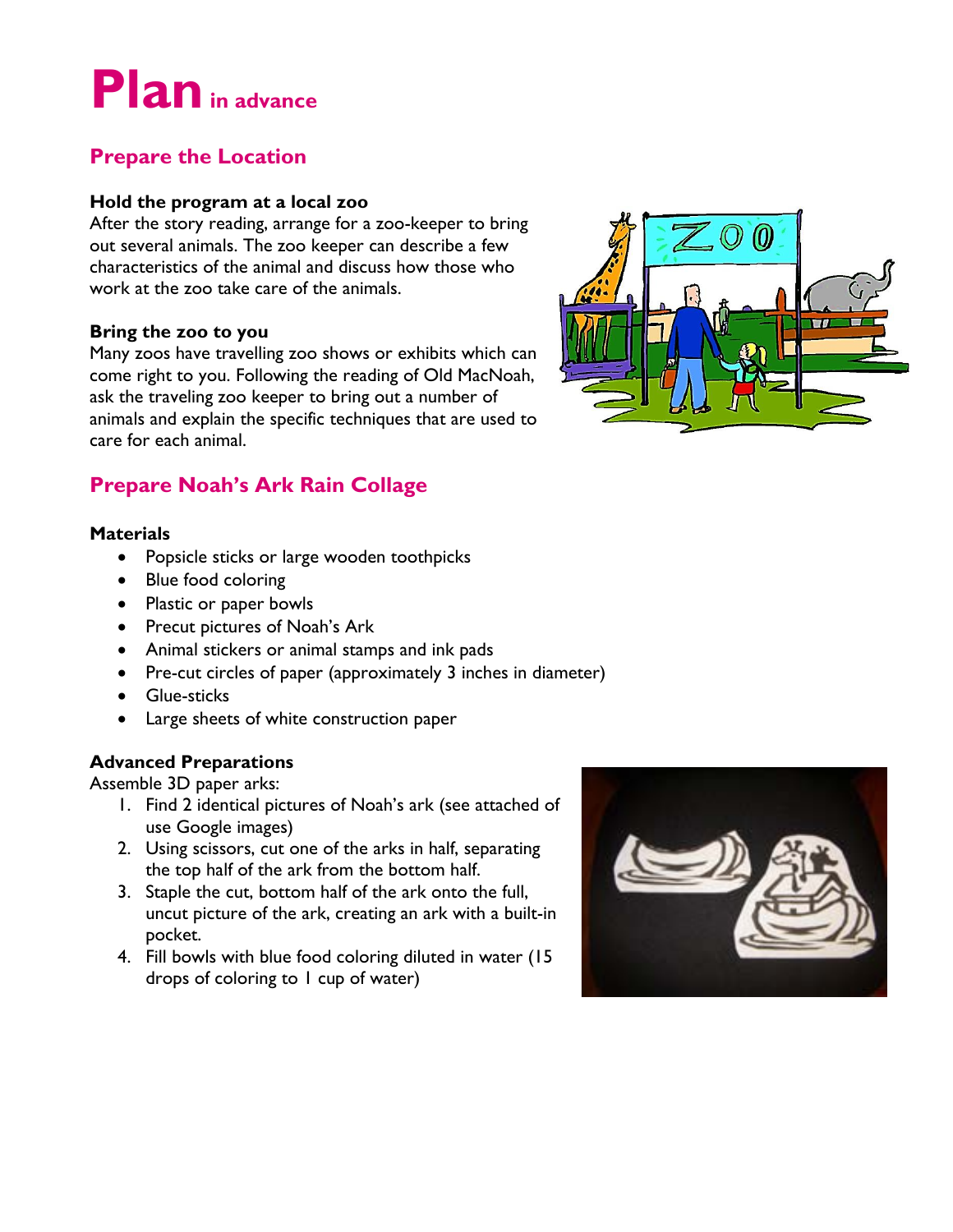## **Prepare Animal Search Game**

#### **Advanced Preparations**

1. Hide pictures of animals throughout the room. Pictures should be hidden in fairly obvious places, and should be arranged in pairs (For example, hide 2 cows-one standing next to the other- on top of a table. Hide 2 pigs on a chair, etc.)

## **Prepare Bird Feeders**

#### **Materials Needed**

- Pipe cleaners with a knot tied at one end
- Cheerios
- Paper or plastic bowls filled with cherrios
- Optional:
	- o Carrots
	- o Small broom
	- o Animal/hair brush
	- o Plastic bin filled with soapy water and a sponge
	- o (Hold up props to discuss the way in which Noah cared for the animals).

## **Prepare Edible Arks**

#### **Materials / Advance Preparations**

- Pita bread cut in half
- Apple butter or fruit spread (or canned vanilla frosting) in bowls so every 2-4 children have their own materials
- Animal crackers in bowls
- Spoons, bowls, plates, napkins

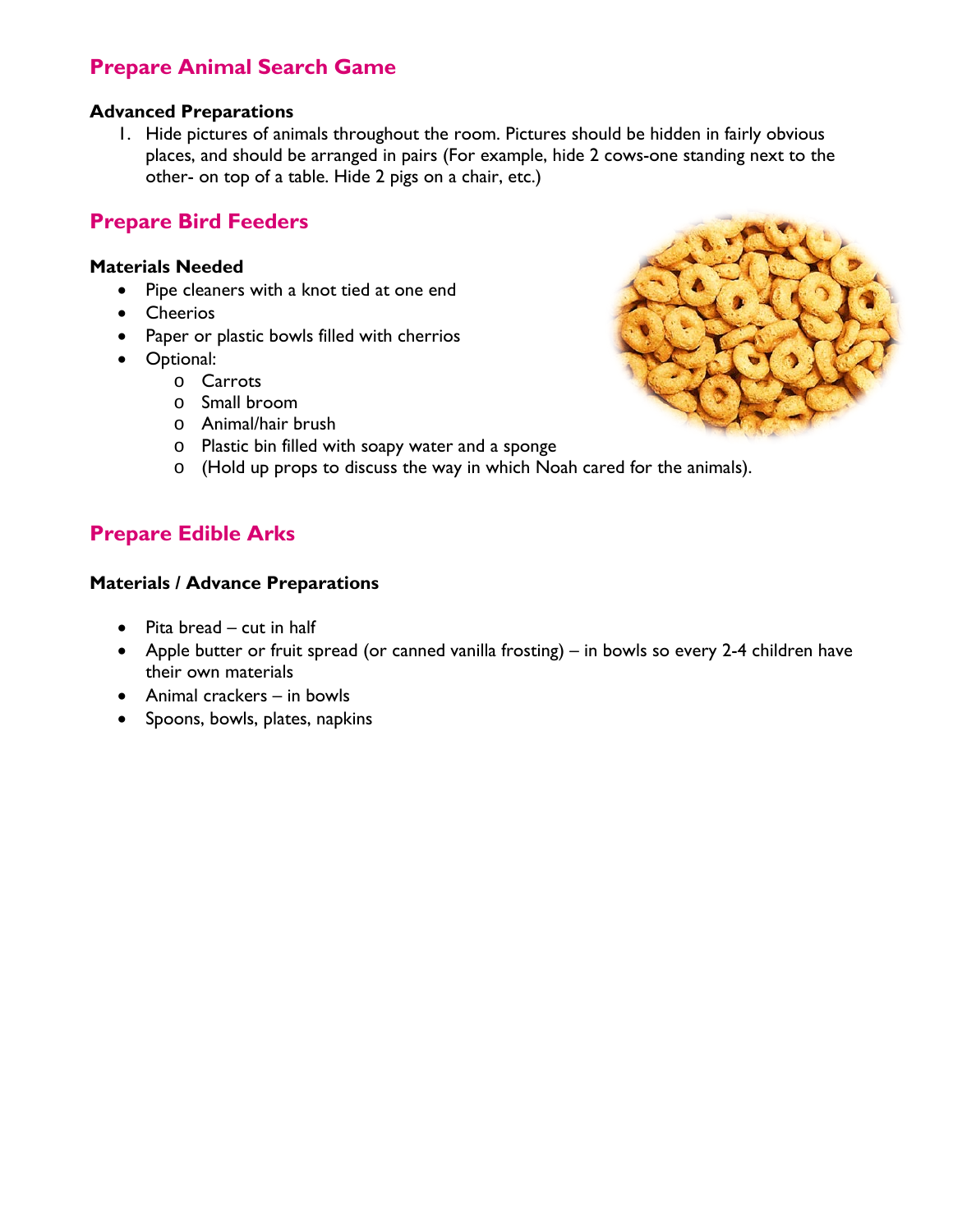## **Introduce with activities**

## **Create a Noah's Ark Rain Collage**

#### **Introduction**

*Today we are going to read a story about a man named Noah who lived a long, long time ago. When Noah heard that there was going to be a big rain storm which would last for many, many days, he built a very special kind of boat called an ark. Noah made his ark very large so that many animals could fit inside and stay warm and dry while it rained outside. Before we read our book, we're going to make a type of picture, called a collage, of Noah's ark. You will start your picture by painting rain. Today, I'm going to show you a funny way to paint rain, using a toothbrush and a Popsicle stick. Once your paper is* 



*covered with rain, you'll glue on Noah's ark and then fill that ark with lots and lots of animals. The ark that you're making today has a special pocket in it, so that you will be able to bring the animals inside and outside of the ark just as Noah did. Are you ready to build an ark just like Noah's?*

#### **Directions**

- 1. Demonstrate how to paint rain: Dip toothbrush into bowl of blue water. Hold brush over white paper, with bristles facing down towards the paper. Rub a popsicle stick or toothpick against the bristles of the toothbrush, thereby gently splattering rain drops on paper.
- 2. Once paper is sufficiently covered with "rain drops," ask parents to help children use a glue stick to attach the ark to the rain splattered paper.
- 3. Encourage children to fill pre-cut circles with animal stickers
- 4. Demonstrate how to slip animal-covered circles into the ark.

#### **Adaptations for Group Size and Age**

#### Very Young Children

Very young children are prone to spilling. Instead of bowls of water, simply hand them pre-dipped toothbrushes. As an additional accommodation, have adult hold the toothbrush while child moves the stick across the bristles. To simplify further, pre-glue ark to construction paper, or ask children to splatter rain drops over a xeroxed picture of an ark. Allow children to attach animal stickers.

#### Older Children

Encourage older children to search and find matching animal sticker pairs, and to place 2 stickers of the same animal on each white circle. (Explain to the children that the animals went onto the ark marching in 2 by 2). They may also enjoy placing a piece of sandpaper under the picture of the ark and then coloring the ark before attaching it to their collage. The sandpaper will help give the ark a woody, grainy appearance.

#### Small Groups

A small group may enjoy working on a large, group mural rather than on individual pictures.



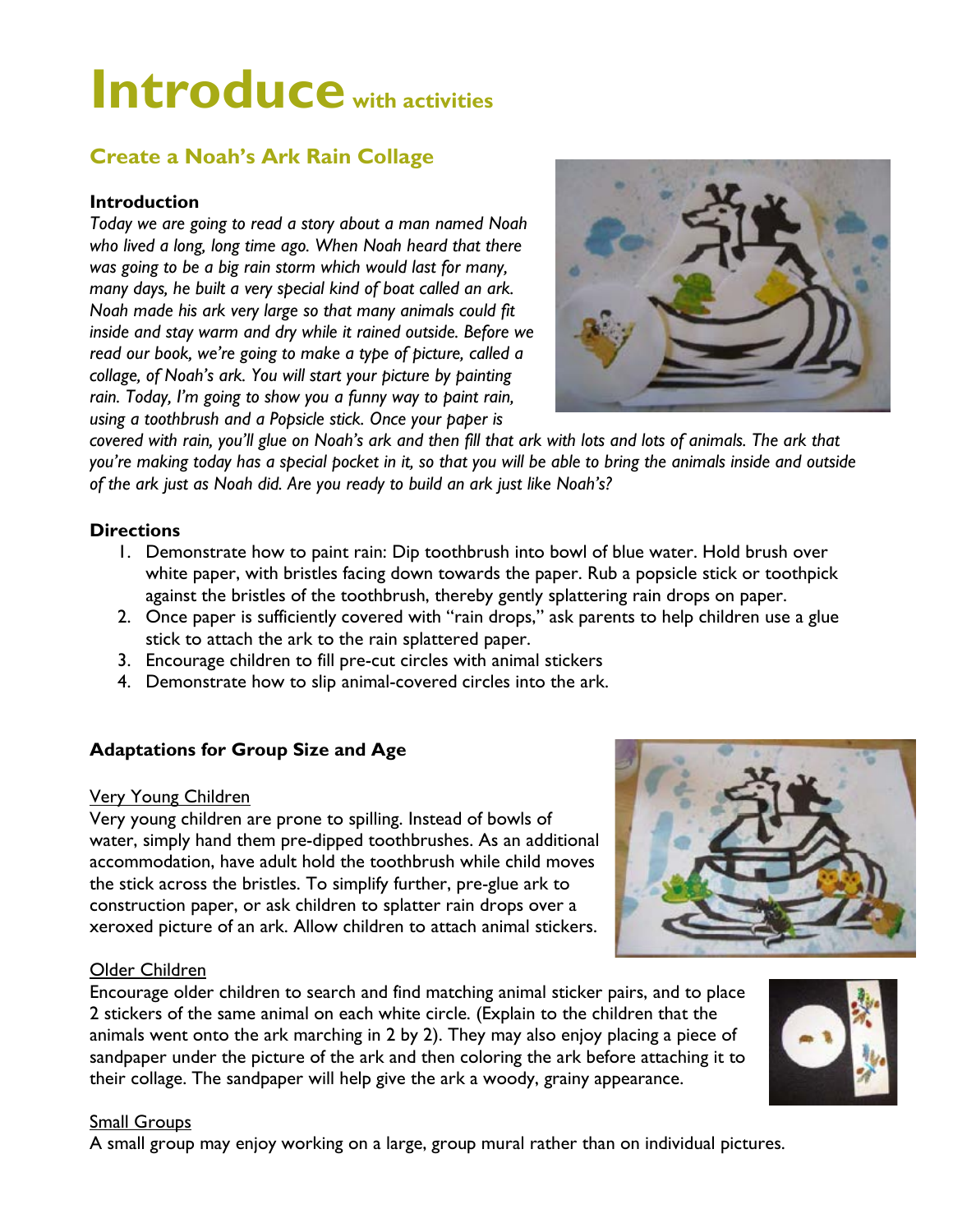## **Search for Animals**

#### **Introduction**

*Before we open our book and read about Noah, I'd like to play a short game in which you will be Noah's helper. Do you think that you can help Noah fill his ark with animals? Does everyone know about Noah? (Show a picture of Noah). Noah was a man who built a very special type of boat called an ark. Noah made his ark very large so that many animals could come aboard and stay warm, safe, and dry during a great big rain storm. Do you know that when Noah called the animals to the ark, he asked the animals to march aboard in pairs? He* 



*wanted more than just one cat to come aboard; he asked for 2 of every kind of animal. So when he said "I need cats" to come on the ark, he wanted 2 cats- a boy cat and a girl cat- to march aboard the ark.* 

Hold up 2 cats and places them into the ark. Demonstrate the concept of pairs using several more animal pictures.

#### **Directions**

*Can you help Noah find pairs of animals to bring onto the ark? I've hidden pairs of animals all around the room. Your job is to find 2 pictures of the same animal and bring them to the ark. Ready everyone? Please look around and bring Noah his animals.*

- 1. Reader holds up picture of Noah and shouts, "Animals. I need animals to come onto my ark."
- 2. Thank the children for helping Noah find the animals. Place all the animals aboard the cardboard ark.

*Now let's open our book and see what happened to Noah and his animals once they were on the ark*.

#### **Adaptations for Location and Group Age**

#### Older Children

Older children may enjoy searching for and finding their own pairs of animals rather than hiding the animals in pairs. Hide only one of each animal. (Hold onto the second animal). Hand each child a picture of an animal and ask them to search for the animal's partner. *Here is one duck, but there is another duck hiding somewhere in this room. Can you find the other duck and then put the matching pair of ducks to the ark?* 

#### Zoo Location

Children and parents will go from animal cage to animal cage-searching for paper cut outs of animals (These can be taped to the display signs which stand next to each cage). Upon finding a pair of animals, the family will bring their paper animals to the cardboard ark, and then head out in search of another pair.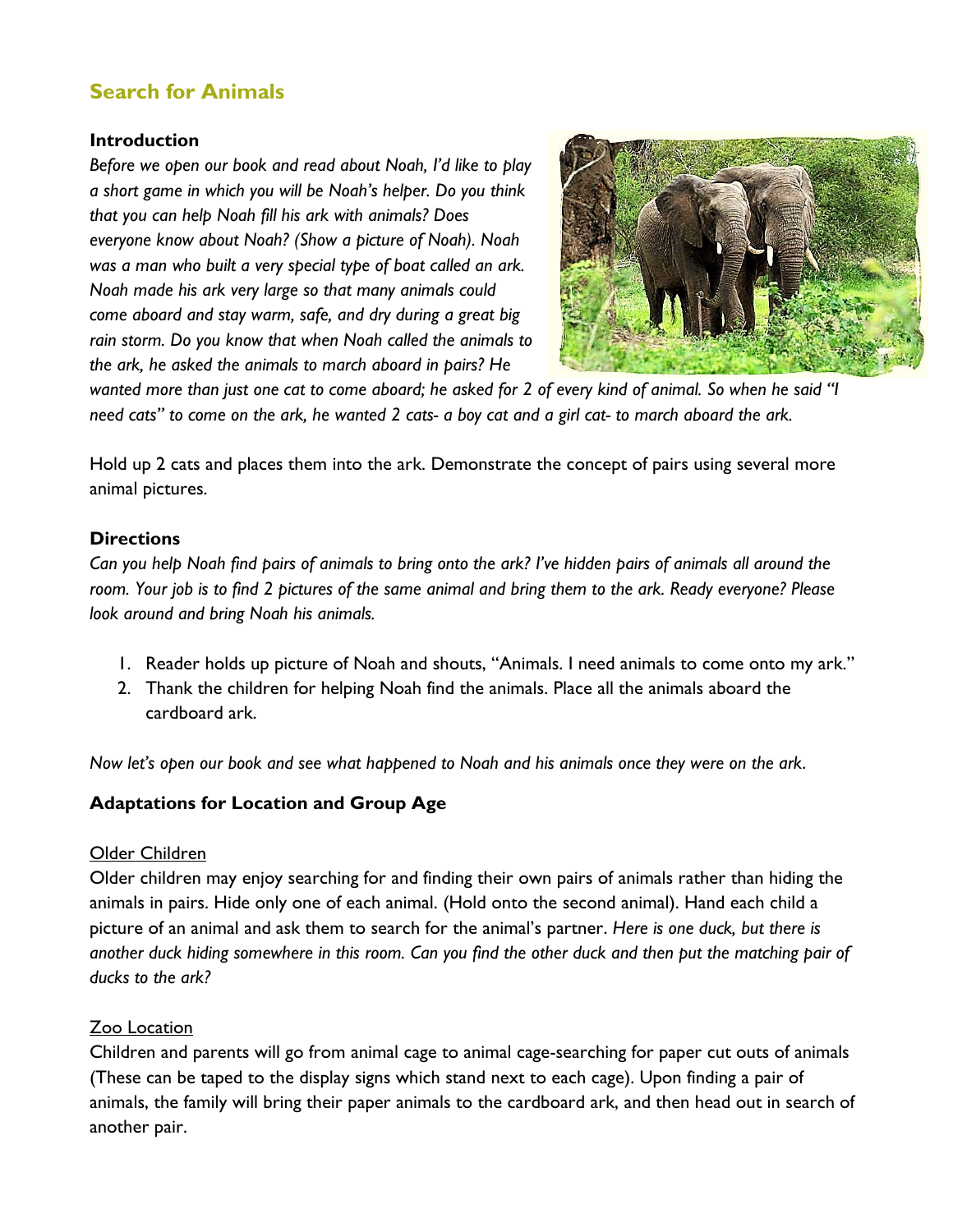## **Read** the story

### **Props**

- Large 3D cardboard ark (with built-in pocket)
- Pictures of animals (try to have at least 2 pictures of every animal discussed in the book- cows, ducks, pigs, etc.)
- Animal pictures can be attached to card-stock and laminated
- Picture of a Noah figure



### **Encourage Participation**

Before reading/singing each page, the reader should hold up the appropriate prop and ask the children to shout out the name of the prop and the sound that it makes. *On his farm, he had a…. What's this? What sound does this animal make?*

The reader may also want to create hand motions to go along with each page. (Example- Make a fist with hand and bang on the floor. Cow-slowly sways head from side to side and call out "Moo". Duck pretends to flap wings. Pig makes snorting and oinking sounds. Rain-flutter fingers up and down, etc.)

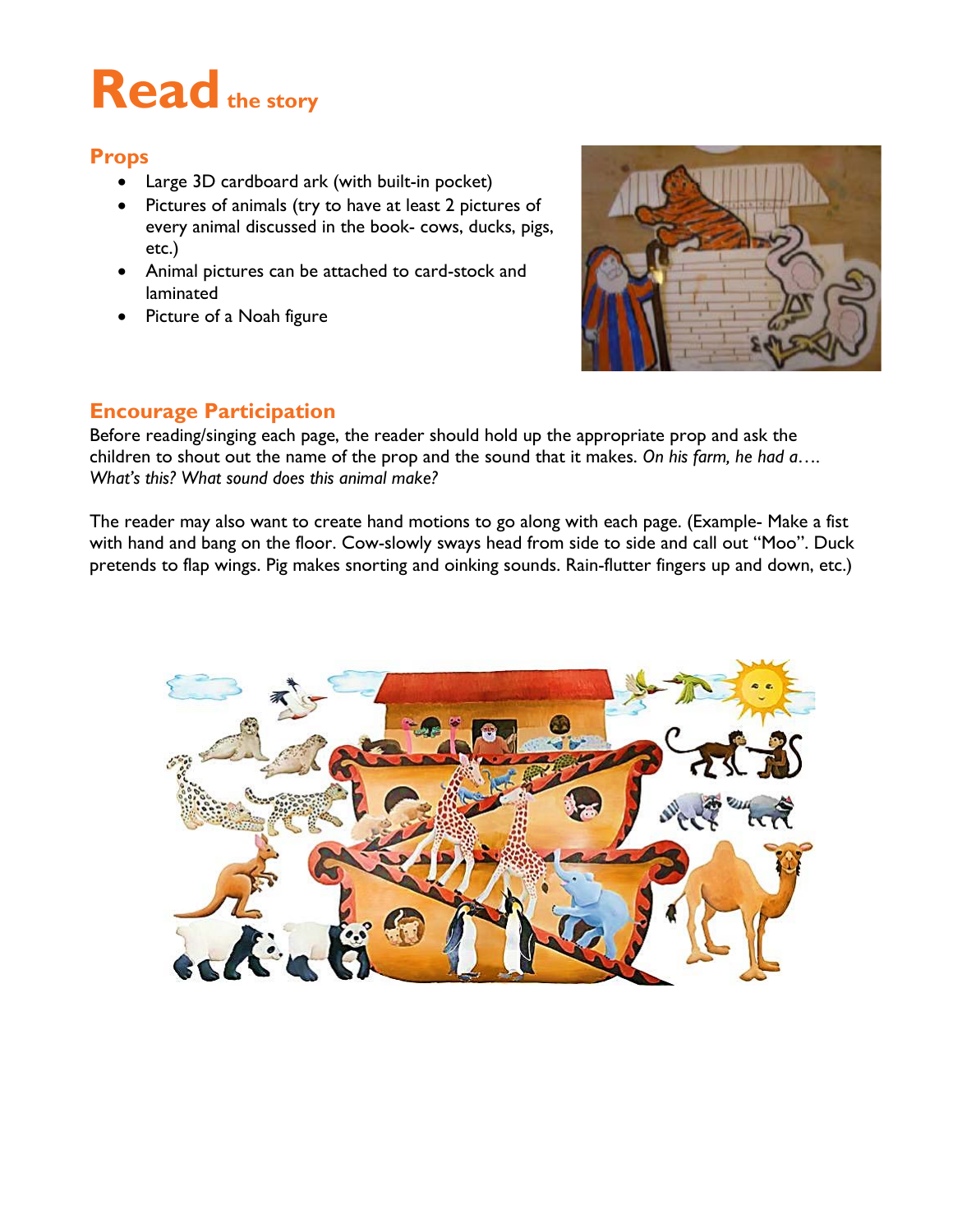# **Follow Up activities and resources**

## **Make Bird Feeders**

#### **Introduction**

*What do you think Noah needed to do while he was on the ark with all of those animals? Did he need to feed the animals? What kind of foods do you think those animals ate? (Hay, leaves, grass, carrots, etc.) How else did Noah take care of the animals while they were on the ark? Did he need to clean up after the animals? Did he need to give them baths and brush their hair?*

*Noah took very good care of those animals on his ark. Noah taught us that every animal is important, and that it is our job to take care of all the animals in the world. In Judaism, we say that taking care of animals is a mitzvah. It's a good deed that we need to try to do at all* 

![](_page_6_Picture_5.jpeg)

*times. The mitzvah of taking care of animals has a special name, called-tzaar ba'alay chayim. So, let me ask you: Do you know how to take care of animals? Does anyone have a dog or a cat at home? Do you help give them their food? Do you ever brush their fur or give them a bath? Even if you don't own a pet, you can still help take care of animals. Have you ever seen birds in your backyard? What do those birds eat? Where do they get their food from?*

*Did you know that we can help birds by leaving food outdoors for them? Today we're going to make a special snack for the birds. We're going to give them a string/pipe cleaner full of cheerios. You can bring this string of cheerios home and find a tree or a fence to hang it from. When you hang your cheerios up in the yard, you will be doing the mitzvah of tzaar ba'alay chayim. You will be helping the birds and making sure that they have enough food to eat.*

#### **Directions**

1. Encourage children to string cheerios onto pipe cleaners.

### **Make Edible Arks**

#### **Introduction**

*In addition to making food for the birds, we should probably make some food for ourselves. Today, we're going to make a Noah's ark that we can eat.* 

#### **Directions**

- 1. Have children dip their spoon into the bowl of frosting
- 2. Open pita bread and spread filling inside
- 3. Place animal crackers inside pita
- 4. Eat and enjoy

![](_page_6_Picture_18.jpeg)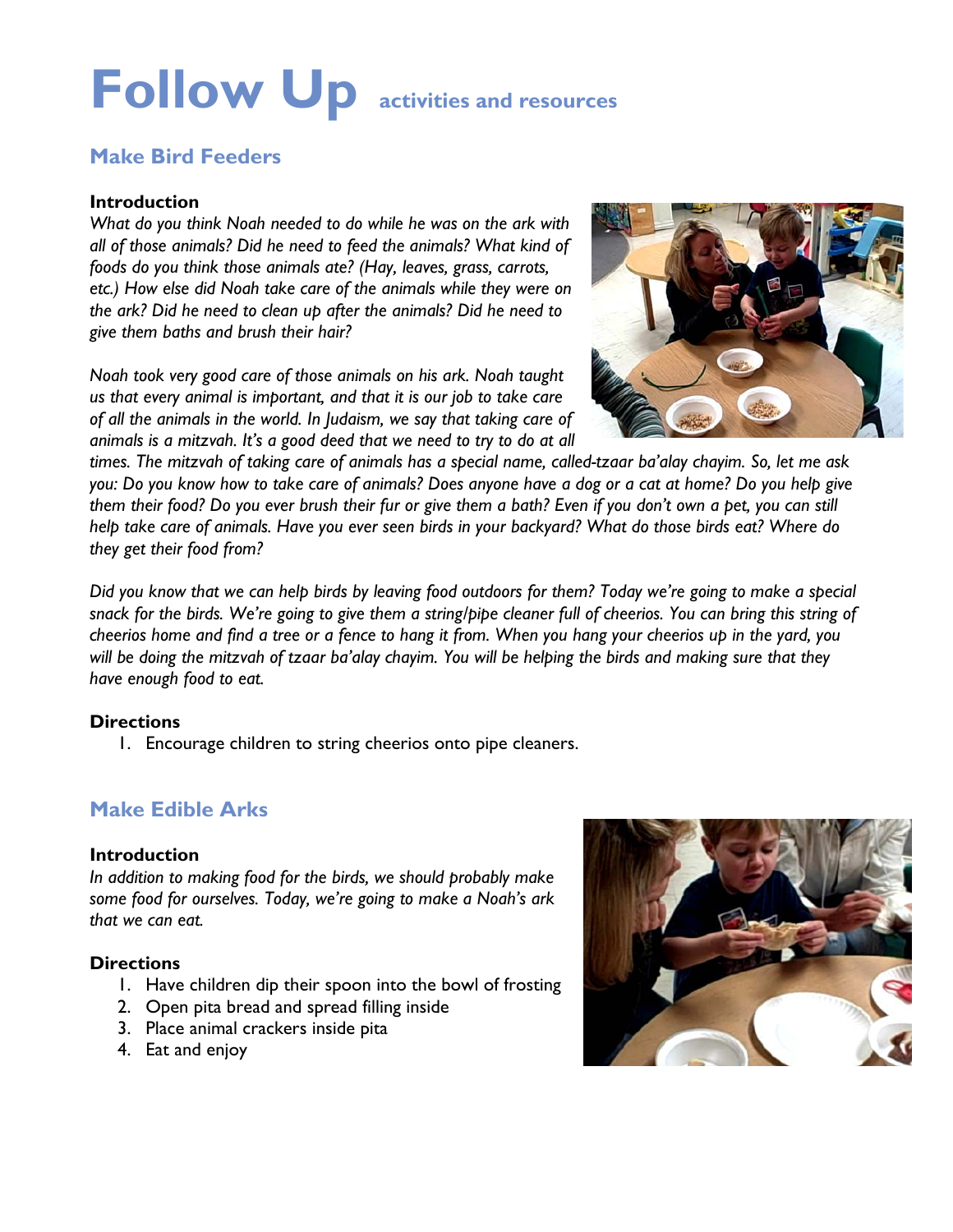## **Resources for parents, teachers, families**

### **Nurturing the Family**

Distribute hand-outs at the end of the program or send the hand-outs to families via e-mail. The handout should include suggestions for ways that families can continue to help animals on a daily basis, Suggestions for helping animals may include:

- 1. Build a bird bath or bird feeder for the yard.
- 2. Make a" Be Kind to Animals" Bag. Children can decorate a large paper bag with stickers and markers. Whenever a family member is out shopping, he/she should try to buy at least one can of dog or cat food (even if the family does not own a pet). When the family returns from the store, they can place the canned food item in their "Be Kind to Animals" Bag. When the bag is full of animal supplies, it can be donated to a local animal shelter.
- 3. Plant a Butterfly Garden

The following websites contain additional ideas and directions for how families can incorporate the value of kindness to animals into their daily lives:

#### PJ Library Blog

- [Why Do Children Love Animals?](http://pjlibrary.org/pj-blog/index.php/archives/3020/why-do-children-love-animals/)
- [Nurturing Compassion for Animals](http://pjlibrary.org/pj-blog/index.php/archives/3005/nurture-compassion-for-animals/)
- [Children's Books about Noah](http://pjlibrary.org/pj-blog/index.php/archives/3741/childrens-books-about-noah-from-pj-library/)
- [Explore Jewish Farming](http://pjlibrary.org/pj-blog/index.php/archives/1355/explore-jewish-farming/)

## **Humane Society**

[www.chittendenhumane.org](http://www.chittendenhumane.org/)

Instructions for making Bird Feeders and Bird Baths <http://home.howstuffworks.com/bird-feeders4.htm>

Noah Ark Songs [http://www.jacquelinejules.com/noah\\_songs.htm](http://www.jacquelinejules.com/noah_songs.htm)

Noah's Ark Crafts and Activities for Kids [http://www.daniellesplace.com/html/bible\\_themes\\_noah.html](http://www.daniellesplace.com/html/bible_themes_noah.html)